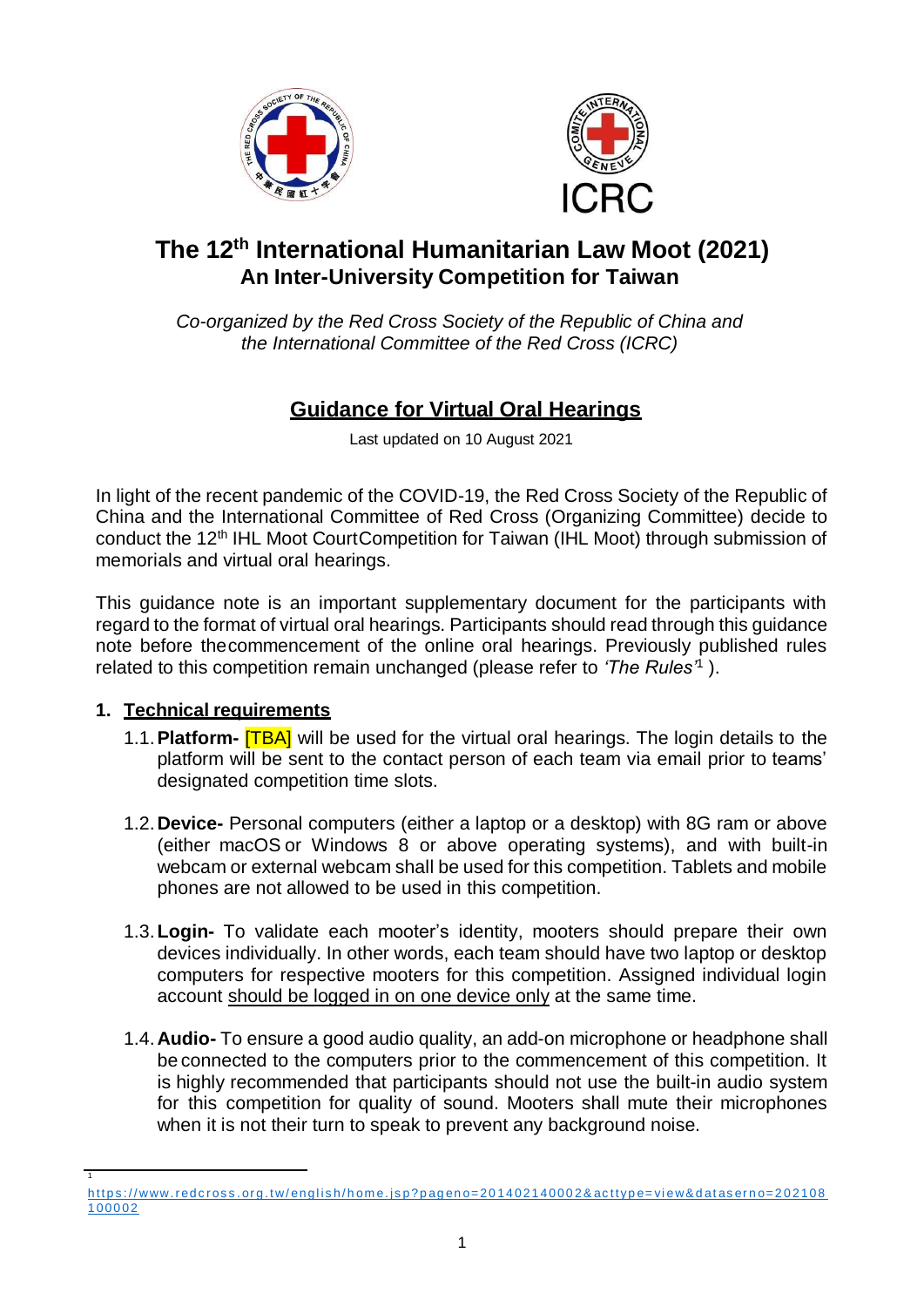- 1.5.**Browser- Google Chrome** is highly preferred to be used for the competition. Mooters shouldtake into account that any other browsers may cause the failure of connecting to the competition platform. Mooters shall bear the risk of any connection failure caused by adopting other browsers during the competition.
- 1.6.**Location-** A quiet venue with plain background, stable and accessible Internet /Wi-Fi connection is needed for the competition. Virtual background will not be provided on the competition platform.
- 1.7.**Online Testing Session** An online testing session will be provided by the Organizing Committee. All teams are required to attend the designated testing session before the commencement of the competition. The testing session serves the purpose of clearing technical issues. Absence from the designated testing sessions may cause a mark deduction subject to the decision of Organizing Committee. Mooters should contact the Secretary **via email** if they have any difficulties to attend the designated testing session. The risk of connection failure shall be borne by the mooters who choose to be absent from the testing session.

#### **2. Participating in the competition**

- 2.1.**Early Arrival-** Participants are recommended to log in to the competition platform **20 minutes** before the commencement of the competition. Before the competition starts, participants should ensure the webcam and microphone are able to work properly. Early arrival enables participants to have sufficient time for technical testing preparations, which include testing video settings, audio settings and the background.
- 2.2.**Visual- The webcam should be turned on throughout the competition**. Make sure the webcam is placed in a stable position, and put at the eye level with good lighting (Clearly show your face. Avoid backlight as your face will be dark.) Make sure you look into the cameralens when it is your turn to speak.
- 2.3.**Appearance-** Mooters shall **be seated** throughout the competition. The upper body shall be unobstructed in the camera. Participants shall **dress appropriately** as in the court room setting.
- 2.4.**Communication-** Mooters of the same team during the competition shall communicate with each other through writing on the plain papers, if at the same venue. If mooters of the same team join the competition at different venues, mooters are allowed to communicate through a private web chat during the competition. However, mooters are not allowed to communicate with any other unapproved persons, including the researchers, coaches or non-registered members, etc.
- 2.5.**Feedback session-** Once the Prosecutor and Defendant teams have both finished the oral arguments, the Bailiffs will invite teams to leave the virtual court room for a **15 minutes** break to conduct the Judges' Deliberation. The judges will stay in the same virtual court room for deliberation.Teams shall return to the same virtual court room after the 15 minutes break for receiving feedback from the judges who will refrain from commenting on the substance of the case or disclosingthe scoring of each mooter. Once the feedback session is completed, teams shall leave the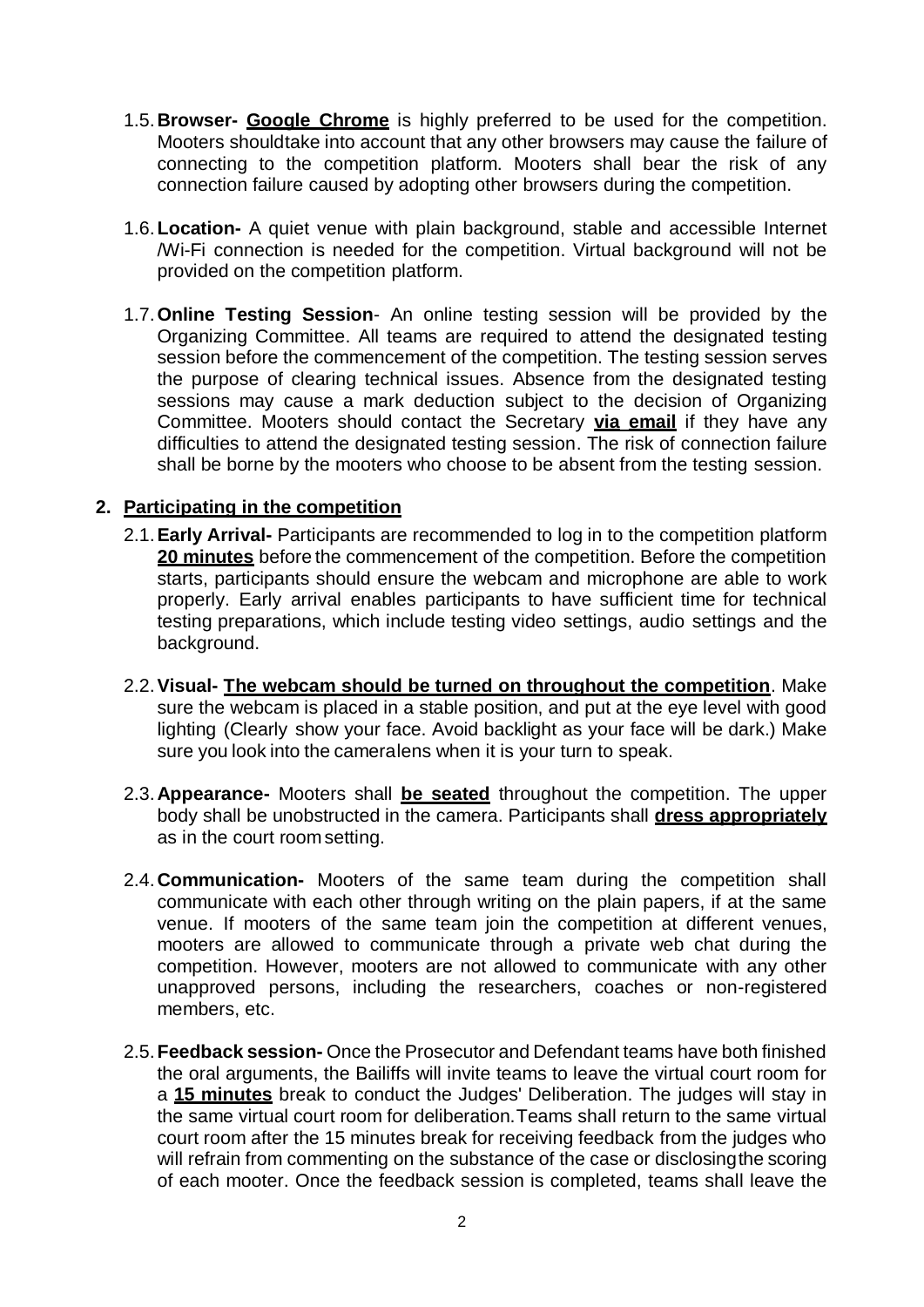room.

- 2.6.**Scoresheets-** Judges will send their electronic scoresheets to the Organizing Committee. TheSecretary will announce the results of each round via email.
- 2.7.**Timeslots-** Teams shall ensure that they are available the entire day for the General Rounds (on  $20<sup>th</sup>$  &  $21<sup>st</sup>$  November 2021), and the scheduled time slots for the Final Round. For any changes in the schedule, the Organizing Committee will inform the teams indue course.

#### **3. Technical issues**

#### 3.1.**Technical issues before session started-**

- 3.1.1. If teams encounter the situation of unable to join the competition platform, judges will wait for a **maximum of 10 minutes**. If the technical problems cannot be resolved, the court clerk will announce to the court that there is no appearance by the team called. The oral hearing will proceed pursuant to **Rule 10a**.
- 3.1.2. If a judge is unable to join the competition platform, the other judges will wait for a **maximumof 10 minutes**. If the technical issues cannot be resolved, the competition will continue to proceed by having at least two judges. Please refer to Rule 17 for scoring methods under this circumstance.

#### 3.2.**Technical issues during the session-**

- 3.2.1. If mooter encounter the situation of audio, visual or total disconnection during the competition, judges will wait for a **maximum of 10 minutes**. The judge shall have the right to proceed with the competition if both competing teams have mooter(s) remain in the virtual court room.
- 3.2.2. If a judge encounters the situation of internet disconnection during the competition, other judges in the same panel will continue the competition. If a judge was disconnected in the session for more than 20 minutes, the scores of the disconnected judge shall not be counted in the session. The final judgement is subject to the decisions of the Organizing Committee.

## **4. Others**

- 4.1.Participants are not allowed to record the competition without permission from the Organizing Committee.
- 4.2.The competition platform link and the individual login details shall not be shared to others.
- 4.3.The Final Round competition and the Prize Announcement will be opened to all participating teams and public to take part with a live streaming format through the competition platform on 21<sup>st</sup> November 2021 (Sun) from **[TBA]** (Taiwan Time, UTC+8) (**TRA)** for the Final Round and **[TBA]** for the Prize Announcement). Live streaming link will be sent to the contact person of each team via email in due course.